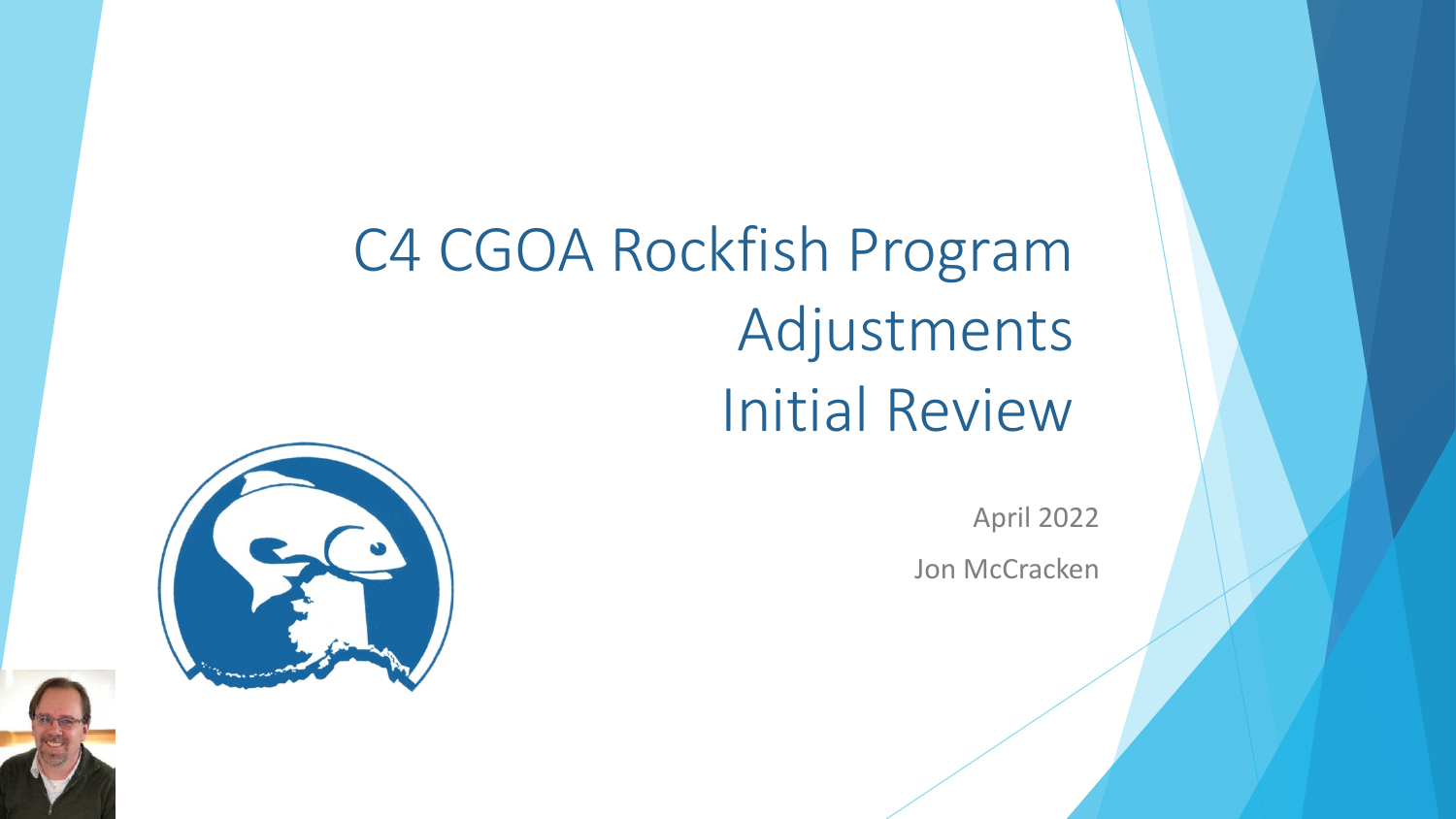#### Introduction

- February 2022 Council initiated an analysis to modify the CGOA Rockfish Program
	- Change season start date from May 1 to April 1
	- Eliminate the CV cooperative holding cap of 30%
	- Increase the processor cap to 35% 40% of the CV quota for sablefish, Pacific cod, and/or primary rockfish
	- Revise the CV aggregate primary rockfish harvesting cap by capping only POP at 8%
- Purpose and need is to increase flexibility and efficiency, improve functionality, and better ensure the rockfish quota are fully harvested and landed in Kodiak as intended (Section 2.2; page 9)

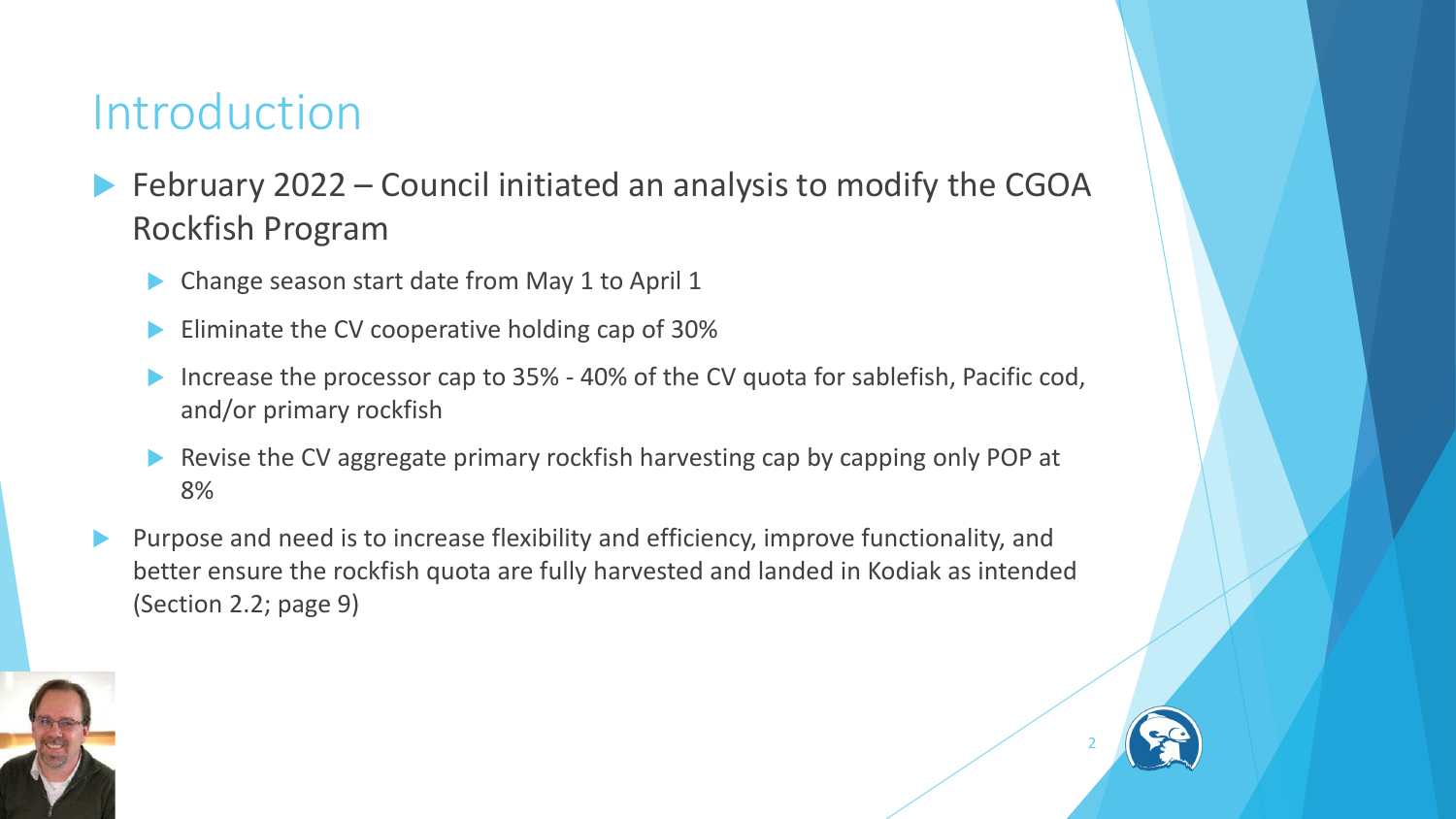#### Categorical Exclusion

- Analysts have preliminary determined that none of alternatives have the potential to have an effect individually or cumulatively on the human environment
	- ▶ The proposed April 1 start date is within the range of dates analyzed for the RP, so this action would not have any effects beyond those previously analyzed, which were determined to be not significant
	- The 2021 April 1 RP start date emergency rule was categorical excluded from need to prepare an EA
	- This preliminary determination is subject to further review and public comment
	- If this determination is confirmed when a proposed rule is prepared, the proposed action will be categorically excluded from the need to prepare an EA

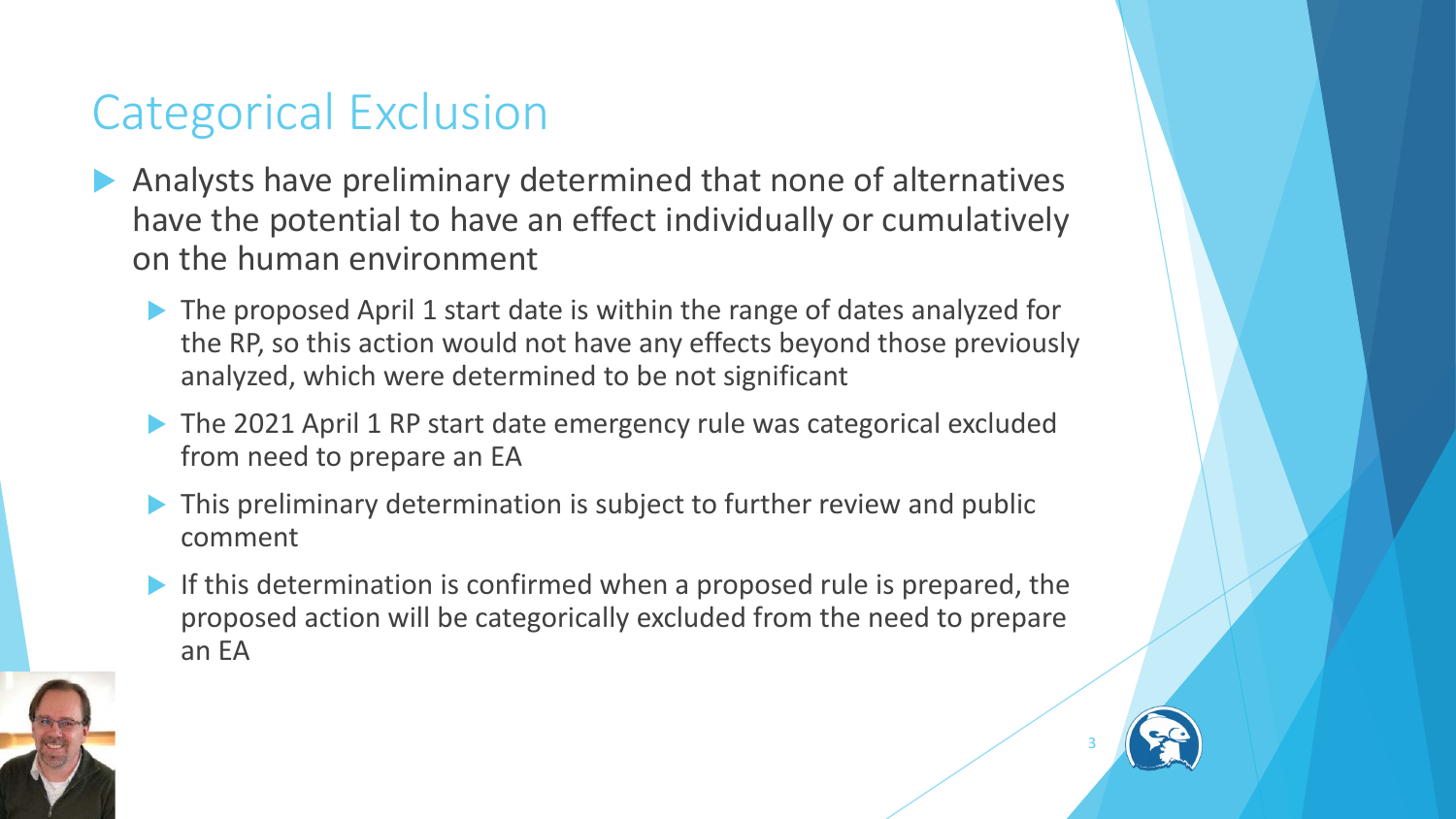#### Background

- Section 2.4 notes the analysis draws largely on AM111, CGOA RP review, final RIR for a temporary rule to modify the RP season start date for 2021 (pages 10-11)
- Section 2.5 builds on the background sections from AM111 and final RIR for the emergency rule to include overviews of the following elements:
	- Overall harvest to include vessels, LLP licenses, processing plants, reported catch, exvessel value and wholesale value for CV and CP sectors (Section 2.5.1; pages 12-13)

- TAC and catch of the RP primary and secondary species (Section 2.5.2; pages 13-16)
- Seasonal fishing activity for CV and CP RP vessels (Section 2.5.3; pages 16-17)
- PSC species (Section 2.5.4; pages 18-20)
- Cooperatives (Section 2.5.5 pages; 20-21)
- Excessive share limits (Section 2.5.6; pages 21-23)
- Shore-based processors (Section 2.5.7; page 23)
- Fishing communities (Section 2.5.8; pages 24-25)
- Rockfish products (Section 2.5.9; pages 27-28)
- Safety considerations (Section 2.5.10; pages 27-28)
- Cost recovery (Section 2.5.11; pages 28-30)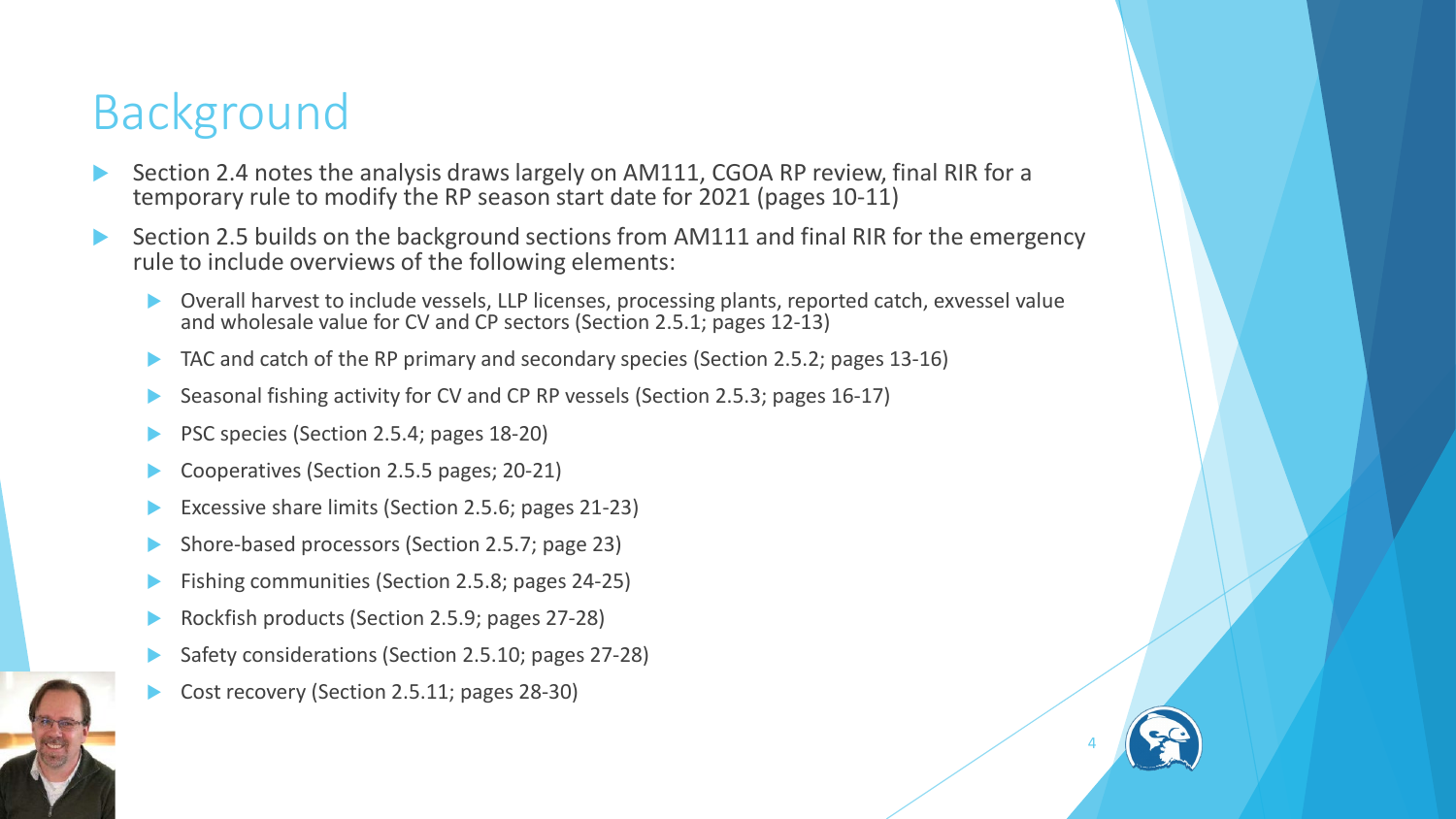#### Option 1: April 1 Start Date

- In February 2021, the Council recommended, and the Agency approved an emergency rule to modify the RP start date for 2021 to April 1
	- Intended to address negative economic and social impacts on harvesters and processors participating in the RP due to the COVID-19 pandemic
- Given the ongoing potential of another COVID-19 pandemic outbreak and the loss of the April arrowtooth market due to the trade tariffs Council proposed changing the RP start date to April 1



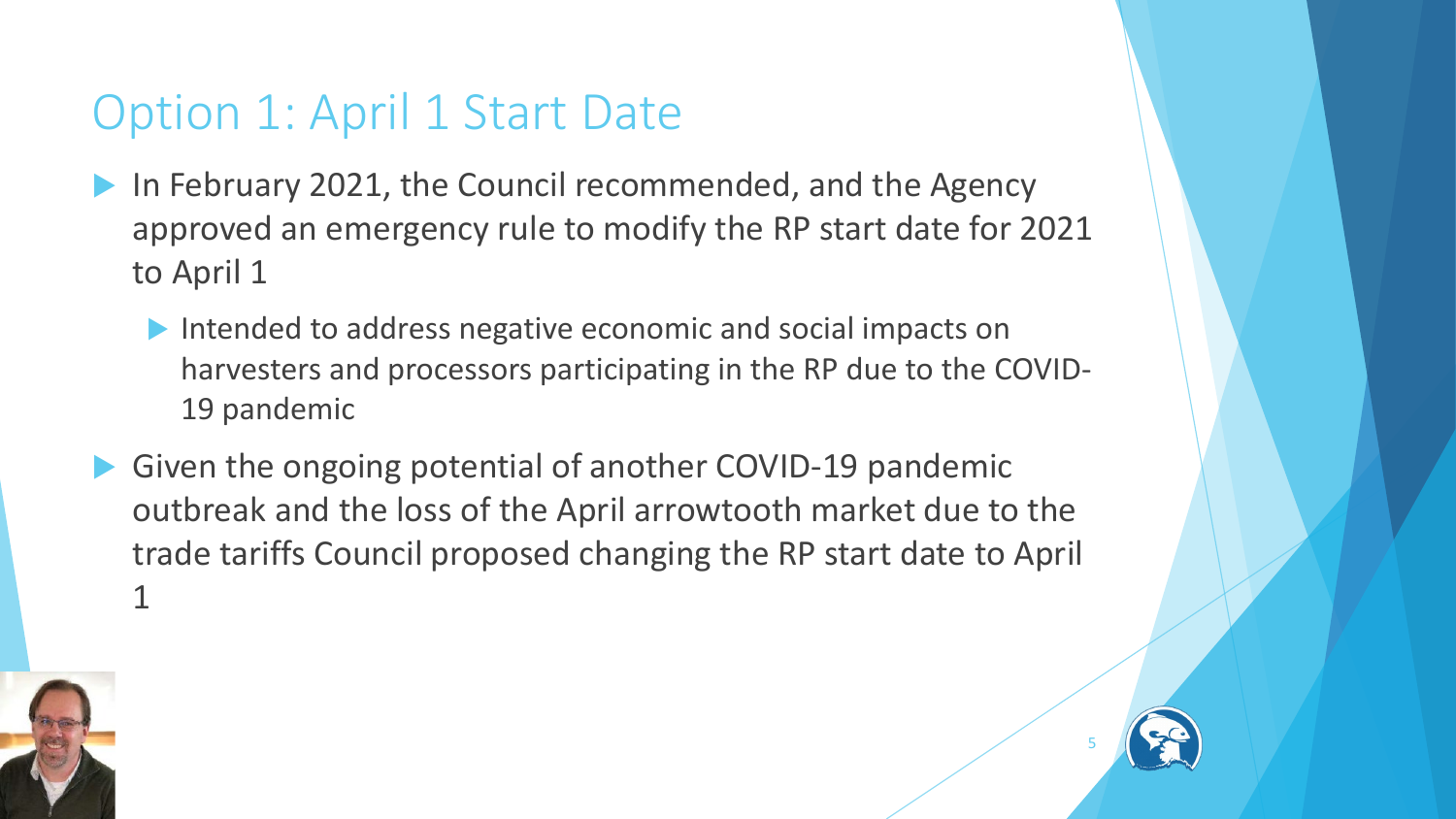#### Option 1: April 1 Start Date

- Alternative 1 would maintain the May 1 start date:
	- ▶ Continued reduced operations in April since there are limited fisheries during this period
		- The one exception is the recent increase in the herring fishery during this period
	- ▶ Limit flexibility to adapt to COVID-19 restrictions which could lead to overlapping operational conflicts between the RP and the salmon fisheries
- Alternative 2, Option 1 would change the start date to April 1:
	- **Provide enhanced flexibility to mitigate some of operational impacts from** the loss of the April flatfish market
	- Adjust operations if future COVID-19 outbreaks occur to prevent overlapping RP and salmon operations

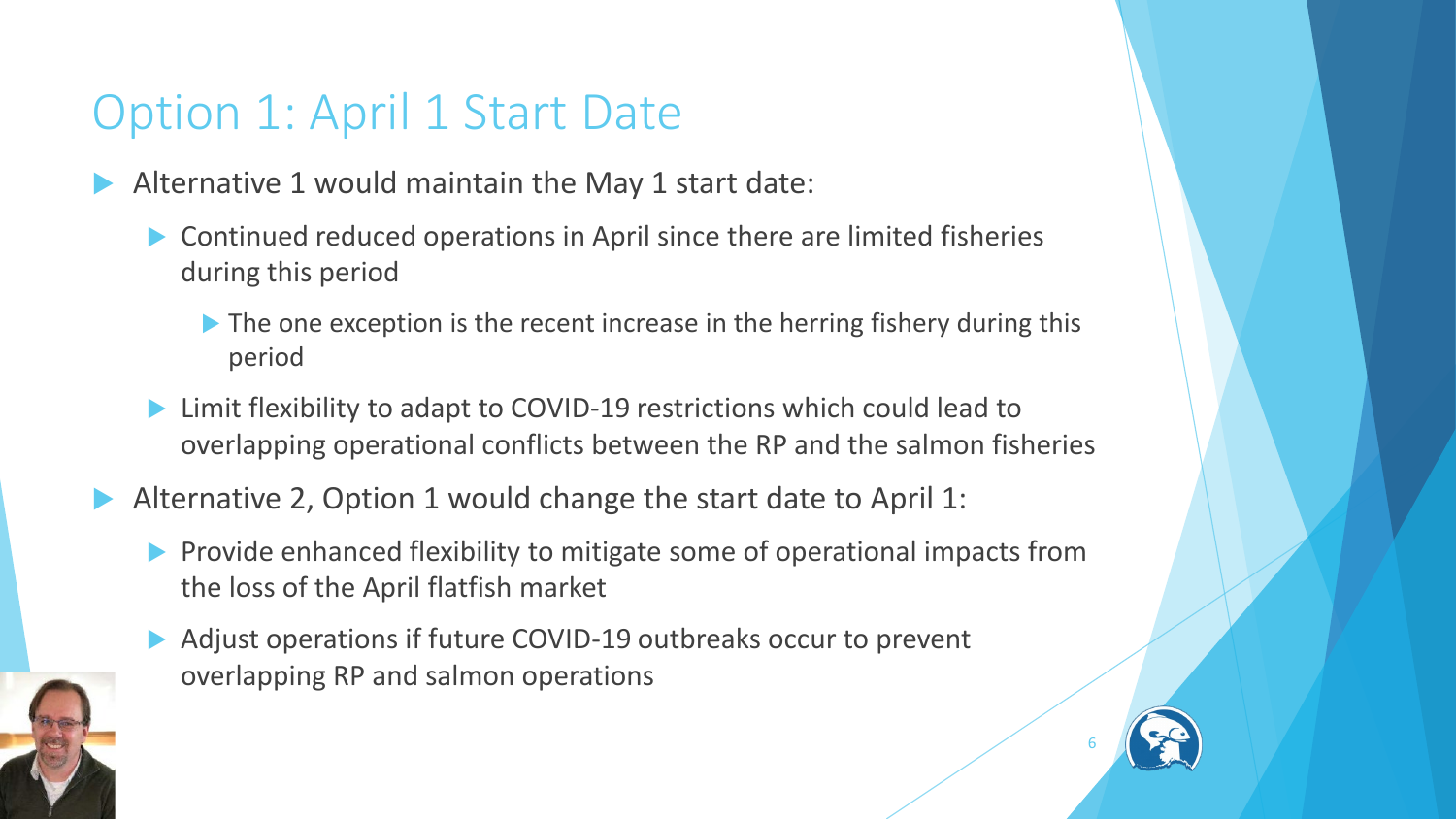### Option 2: Elimination of CV Cooperative Holding Cap

- The cooperative holding cap was intended to provide greater opportunity for multiple shorebased processors to receive RP quota
	- Processor cap rather than cooperative cap is a more direct in providing opportunity for multiple shorebased processors by establishing a minimum number of processors that would be required to process all the CV quota
	- There are also no restrictions on multiple cooperatives associating with a single processor
	- Currently there are two RP cooperatives associated with the same processor

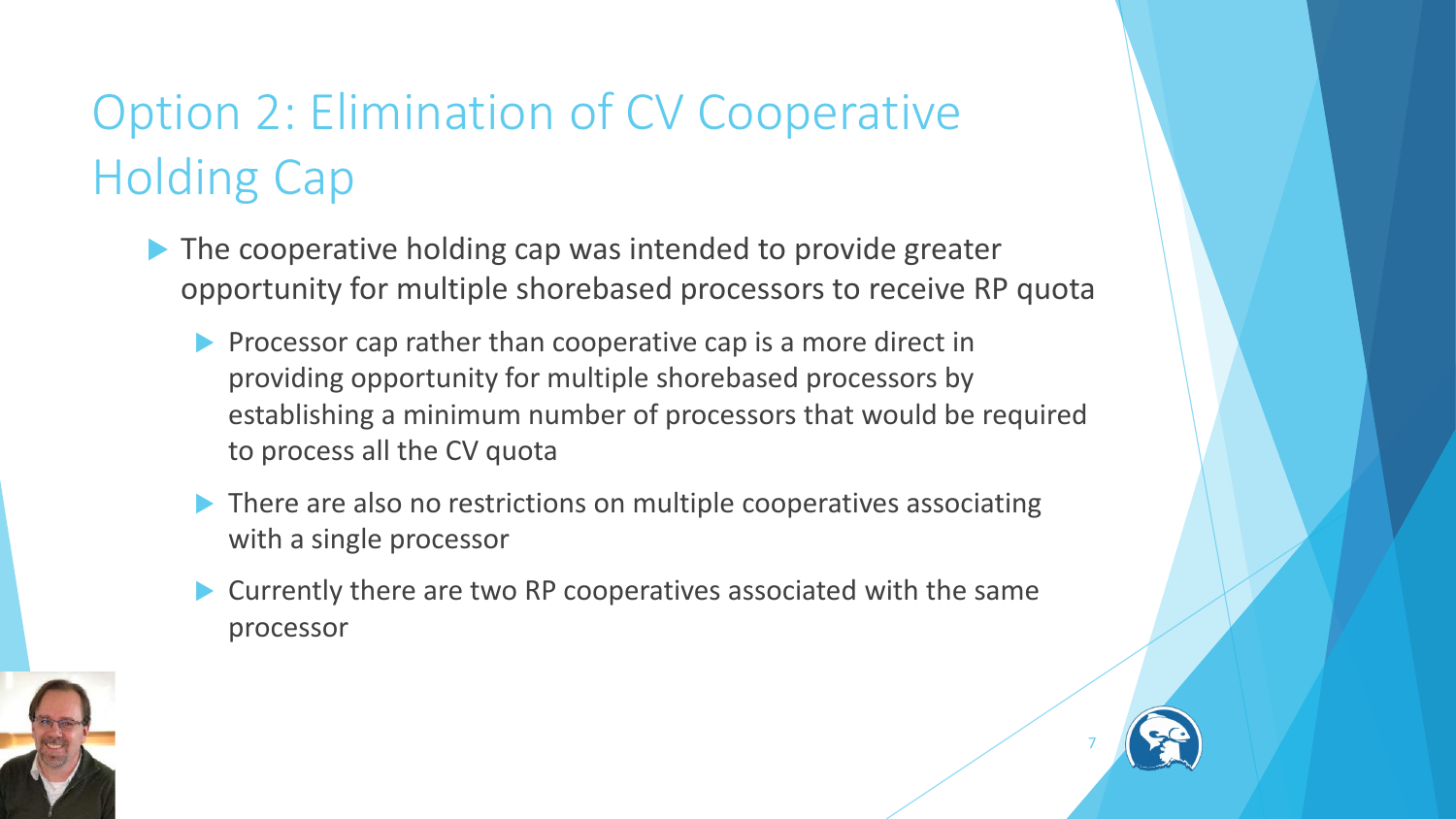### Option 2: Elimination of CV Cooperative Holding Cap

- Alternative 1 would maintain 30% CV cooperative holding cap:
	- Maintaining the 30% cap would limit cooperative consolidation which indirectly through the processor association with each cooperative could provide opportunity for multiple shorebased processors to receive RP quota
		- No regulation that prevents multiple cooperatives being associated with the same processor
	- ▶ Could result in higher management and administrative costs for those cooperatives that are associated with the same processor that may want to consolidate



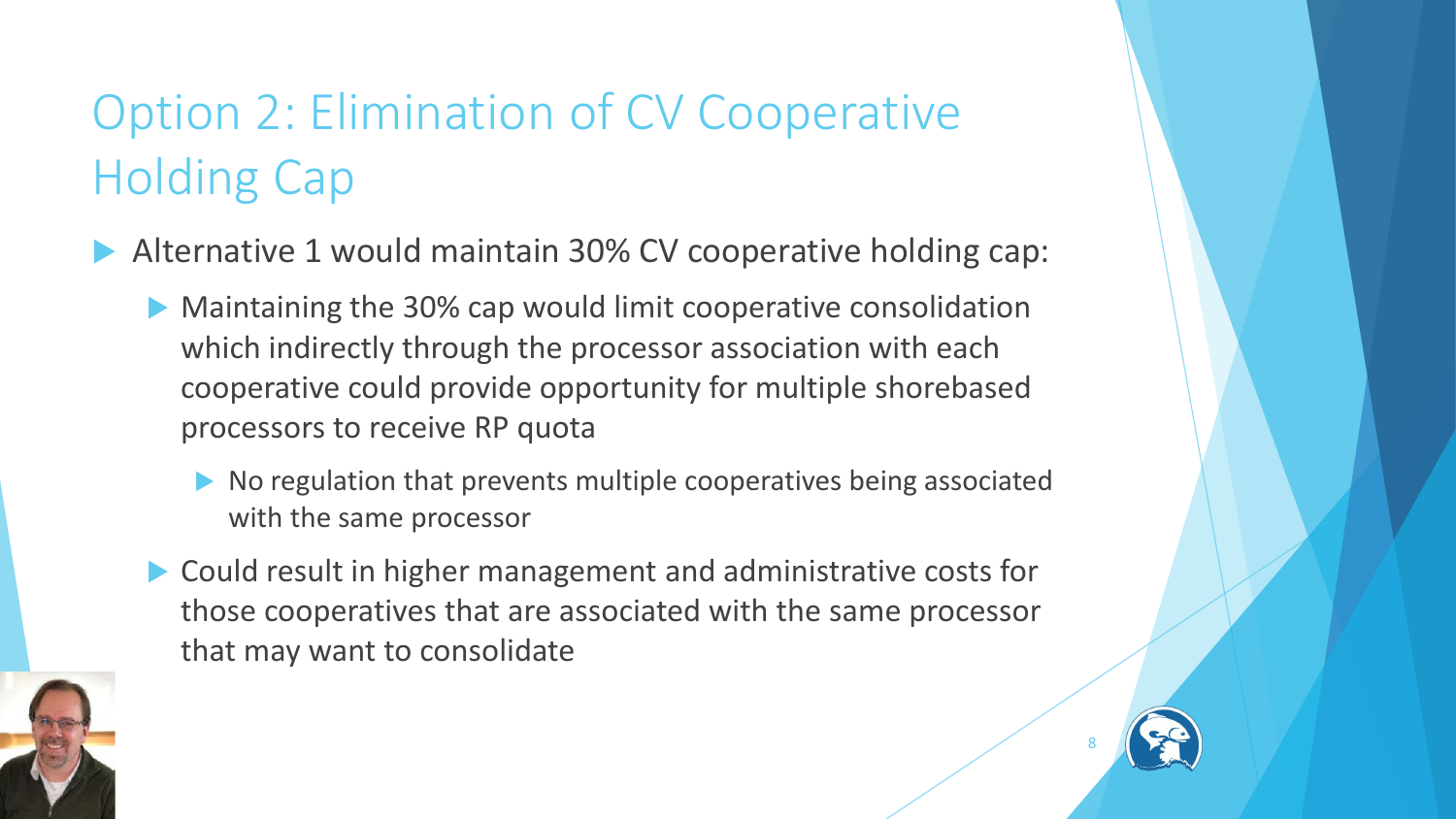### Option 2: Elimination of CV Cooperative Holding Cap

- Alternative 2, Option 2 would remove the 30% CV cooperative holding cap:
	- Given the RP includes processor caps which are also intended to maintain processing distribution amongst a minimum number of processors, removing the 30% cooperative cap would likely reduce management and administrative costs for those cooperatives associated with the same processor that would like to consolidate into one cooperative
	- ▶ Only two cooperatives are currently associated with same shorebased processor, and if combined, the CQ would exceed the existing 30% cap



 Likely these two cooperatives would consolidate into a single cooperative under this option

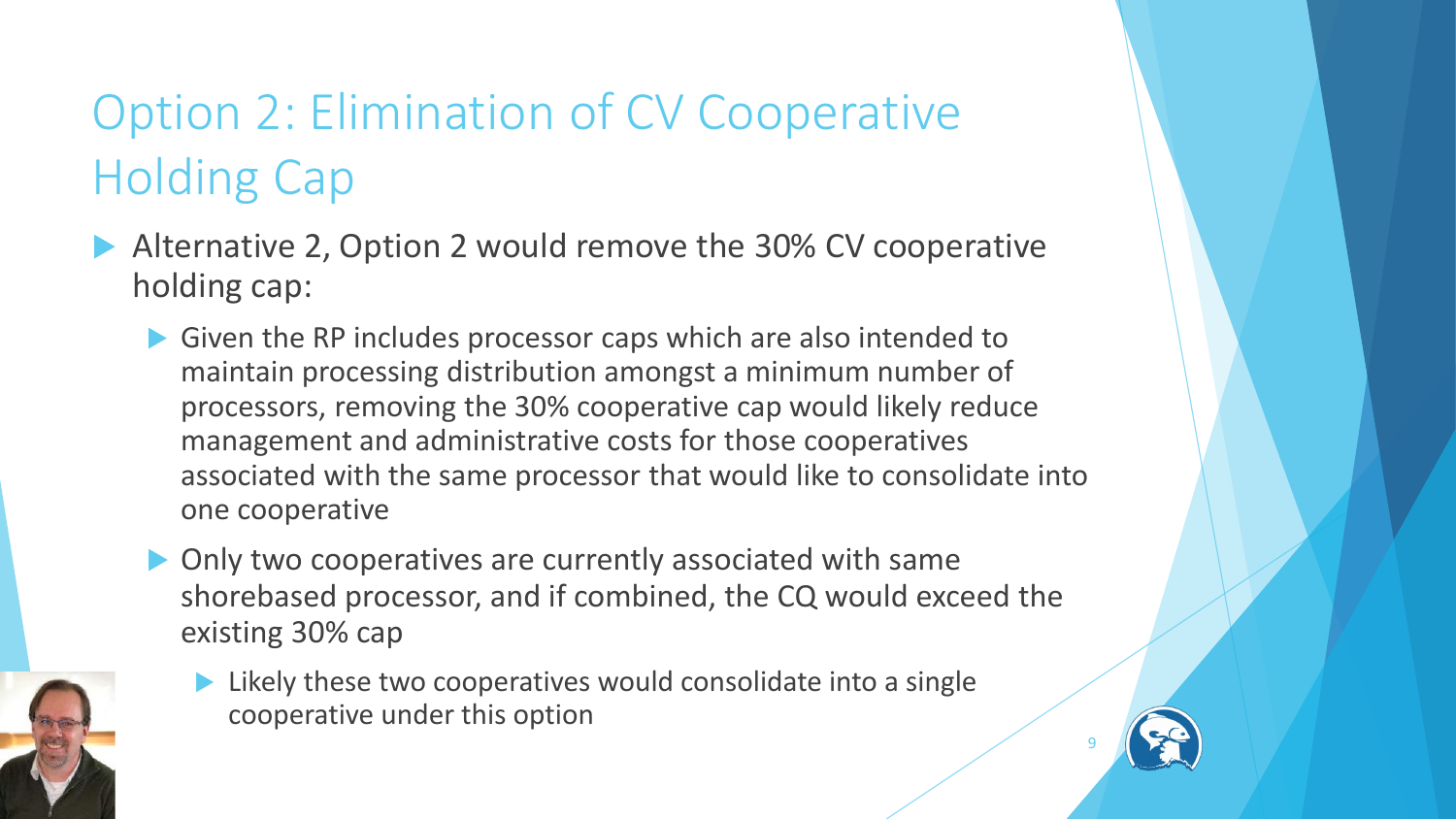- Processor caps were intended to maintain the distribution of processing activity to a minimum of 4 processors, which would benefit employees of those plants
- Cap was also intended to stabilize the Kodiak processing sector
- From 2012 2014, there were 7 shorebased processors
- Starting in 2015, the number of shorebased processors declined to low of 4 in 2020 and 2021
	- In 2014, Trident purchased Western Alaska Fisheries, so in 2015 Western Alaska Fisheries Rockfish Cooperative associated with Star of Kodiak as its processor
	- Global Seafoods ceased processing operations altogether in 2018
	- Pacific Seafoods no longer takes rockfish deliveries
- As a result of the declining number of shorebased processors, the 30% processing cap has become constraining for some shorebased processors



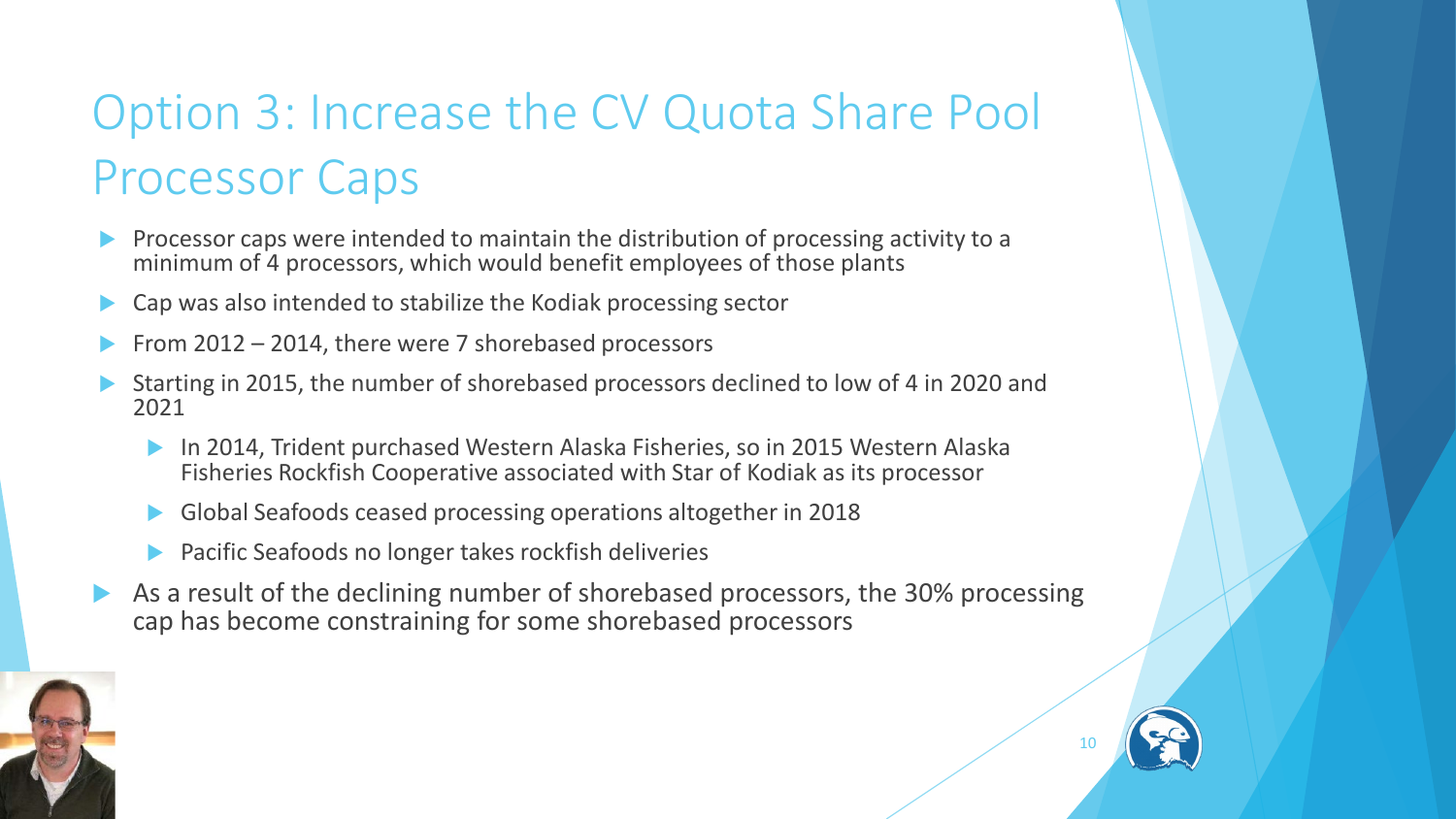- Alternative 1 would maintain the 30% CV shorebased processing caps for sablefish, Pacific cod, and primary rockfish:
	- Given the current 30% caps are now constraining for Pacific cod and sablefish fisheries, these two species will continue to be constraining under Alt 1
		- ▶ Would likely result in some portion of the CV quota remaining unharvested
	- **Primary species could be constraining under Alt 1 if the Council** revises the harvest cap (Option 4) to only limit POP to 8% under this action



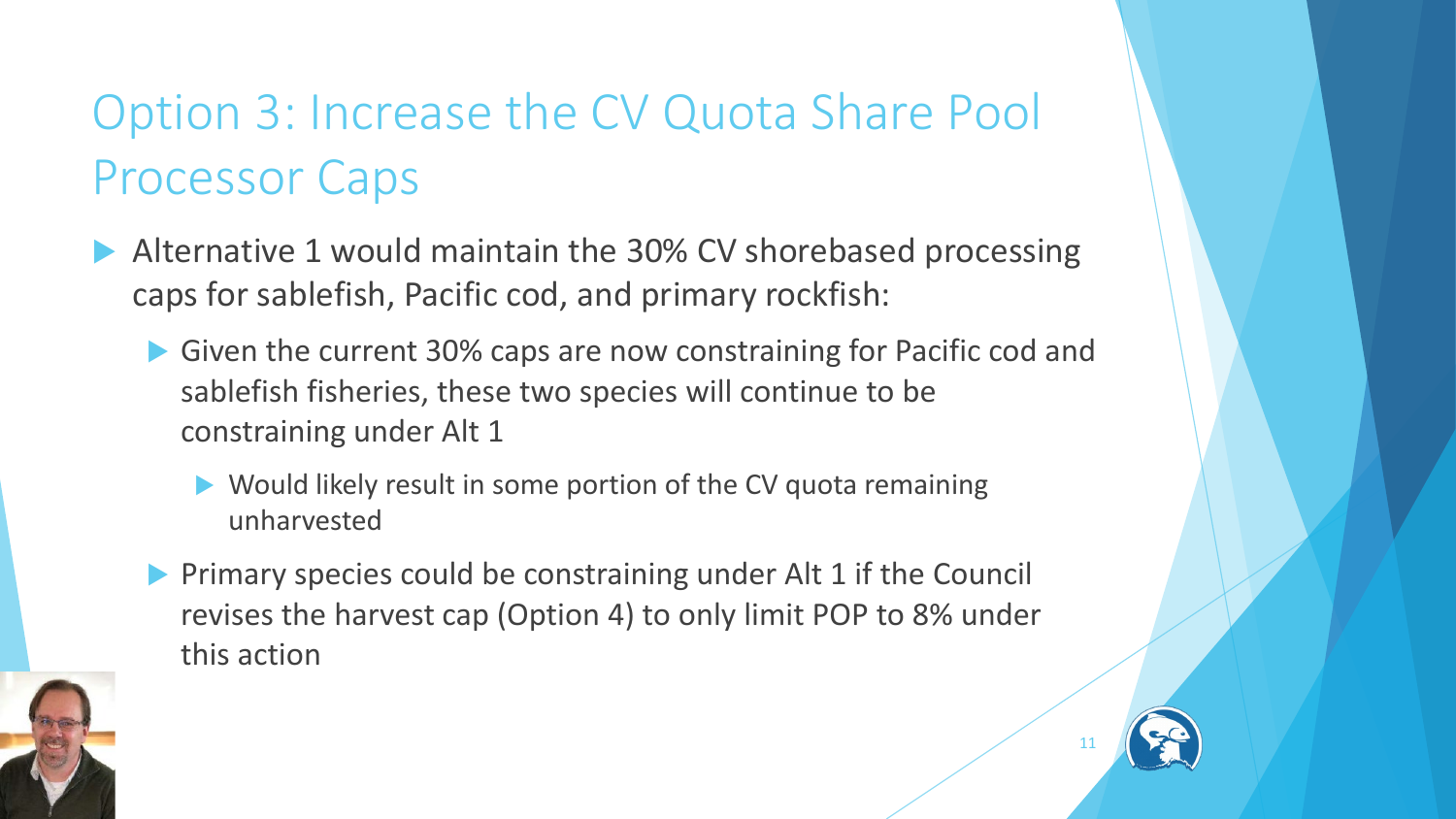- Alternative 2, Option 3 would increase the CV shorebased processing caps to 35% - 40%:
	- ▶ Would likely provide additional flexibility to ensure all the CV quota is harvested and processed
	- This especially true for Pacific cod and sablefish which are fully utilized quota and the 30% cap is constraining for these two species
	- For aggregate rockfish, the limited harvest of northern rockfish and dusky rockfish reduces the risk of a constraining processor cap
	- If Council revises the harvester cap to no longer apply to northern rockfish and dusky rockfish, there is the potential that over time that the processing cap for the aggregate rockfish quota could be fully utilized and increase the risk of constraining processing cap at 30%

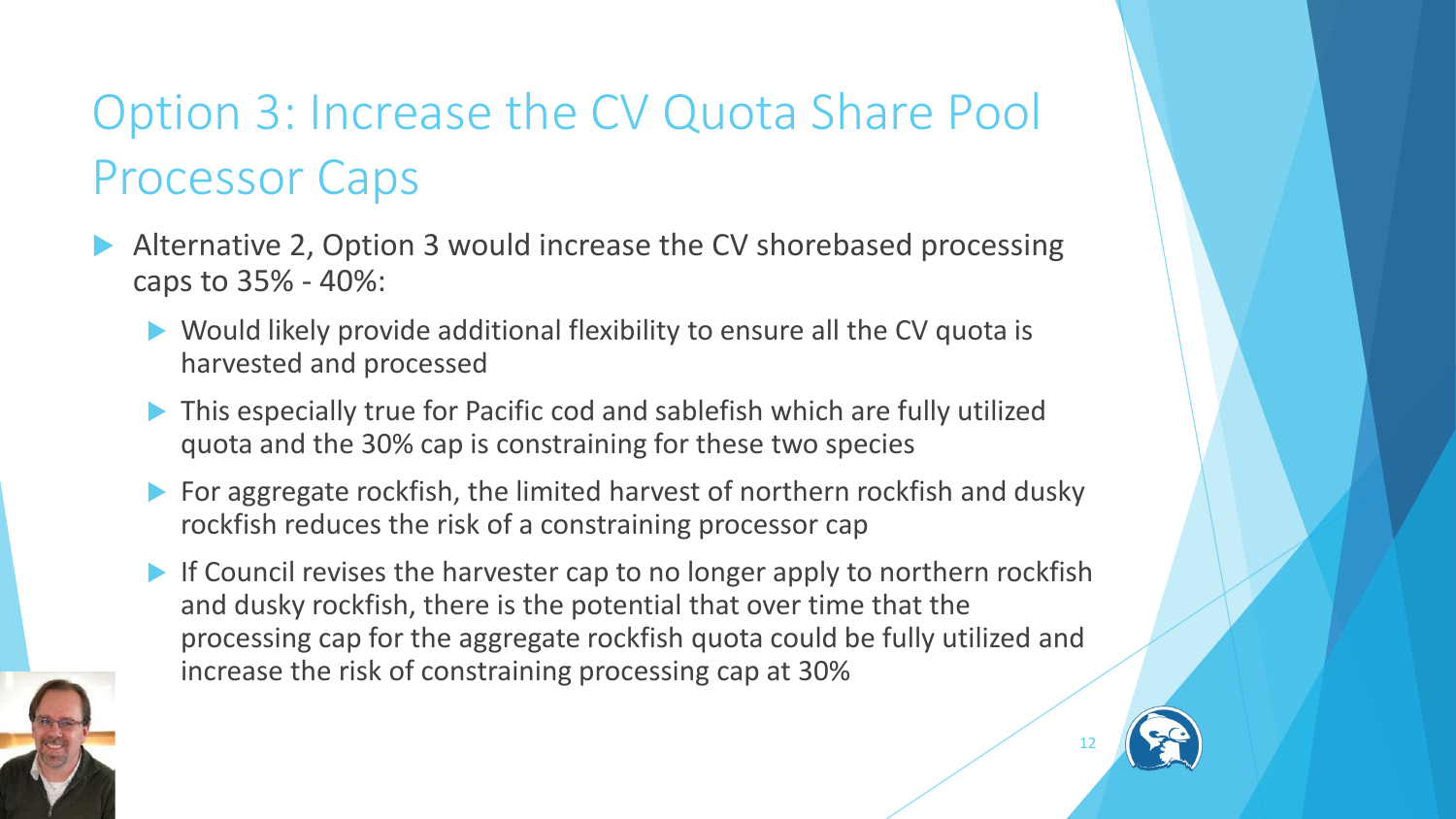- Increase the CV shorebased processing caps to 35% 40% (Alt 2):
	- ▶ Increasing processors cap could improve economic efficiencies for those processors constrained by the current caps
		- **Processors can operate at a more efficient capacity, which may reduce** costs per unit of production
		- May also allow processors to develop new markets by increasing the amount of product they can supply and increase their ability to develop new product forms
	- Overall, the proposed processor caps will ensure that a minimum of three Kodiak processors will be required to process all the CV rockfish quota while providing some additional flexibility for current Kodiak processors

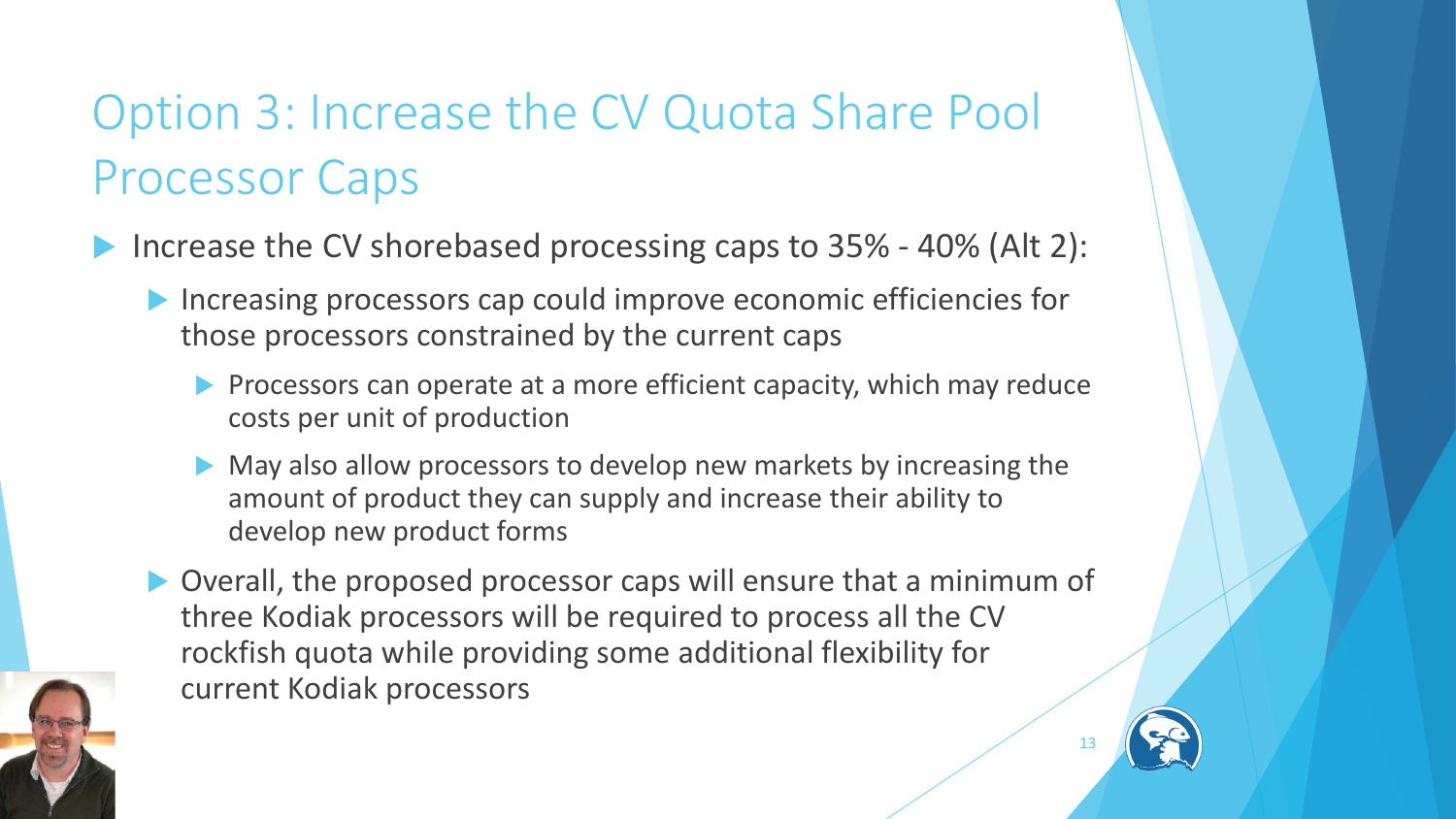### Option 4: Revise CV Aggregated Rockfish Harvesting Cap

- ▶ Harvesting cap was intended to ensure that harvest activity does not exceed the specified threshold and at a minimum 13 harvesting vessels would be needed to harvest all the CV quota
- As noted in Table 2-1 (page 13), in 2021 there were 26 CVs active in the RP
- ▶ CAS data indicates no CVs have exceeded the 8% harvesting cap limit
	- Three or fewer CVs have reported primary species catch data approaching the 8% limit
- $\triangleright$  Catch amongst the three primary species is very different
	- $\blacktriangleright$  Figure 2-1 (page 14) shows that POP is a fully harvest species
	- ▶ Figures 2-2 & 2-3 (page 15) shows that northern rockfish and dusky rockfish are far from a fully harvested species
	- The reason northern and dusky rockfish species are not fully utilized is because they are much harder to catch relative to POP and CVs have a limited window to harvest the RP quota

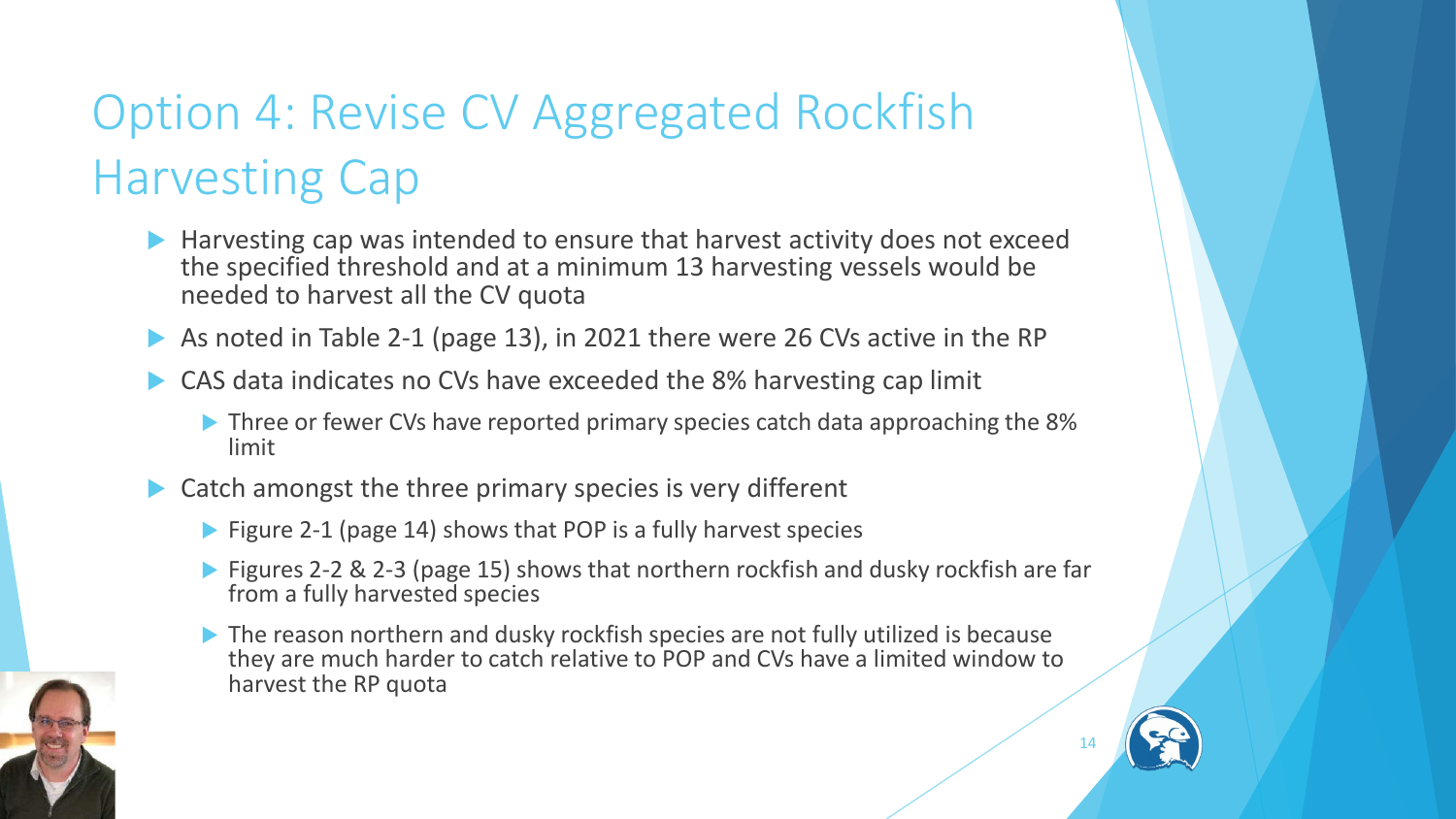### Option 4: Revise CV Aggregated Rockfish Harvesting Cap

- Alternative 1 would leave in place the existing 8% CV aggregate rockfish caps:
	- Would likely continue a pattern of low quota harvests of northern rockfish and dusky rockfish due to the difficulty catching these two rockfish species relative to POP
- Alternative 2 would revise the CV aggregated rockfish harvesting cap to only cap POP at 8%:
- Could provide an incentive to harvest a greater portion of the northern rockfish and dusky rockfish CV quota since these species would not have a harvesting cap
	- ▶ One to three CVs have harvested rockfish quota near the aggregate cap, but have never exceeded the cap
	- ▶ The CVs that harvested rockfish quota near the 8% cap primarily harvest POP, so maintain the 8% cap for POP will continue to restrict these vessels from exceeding the cap for POP

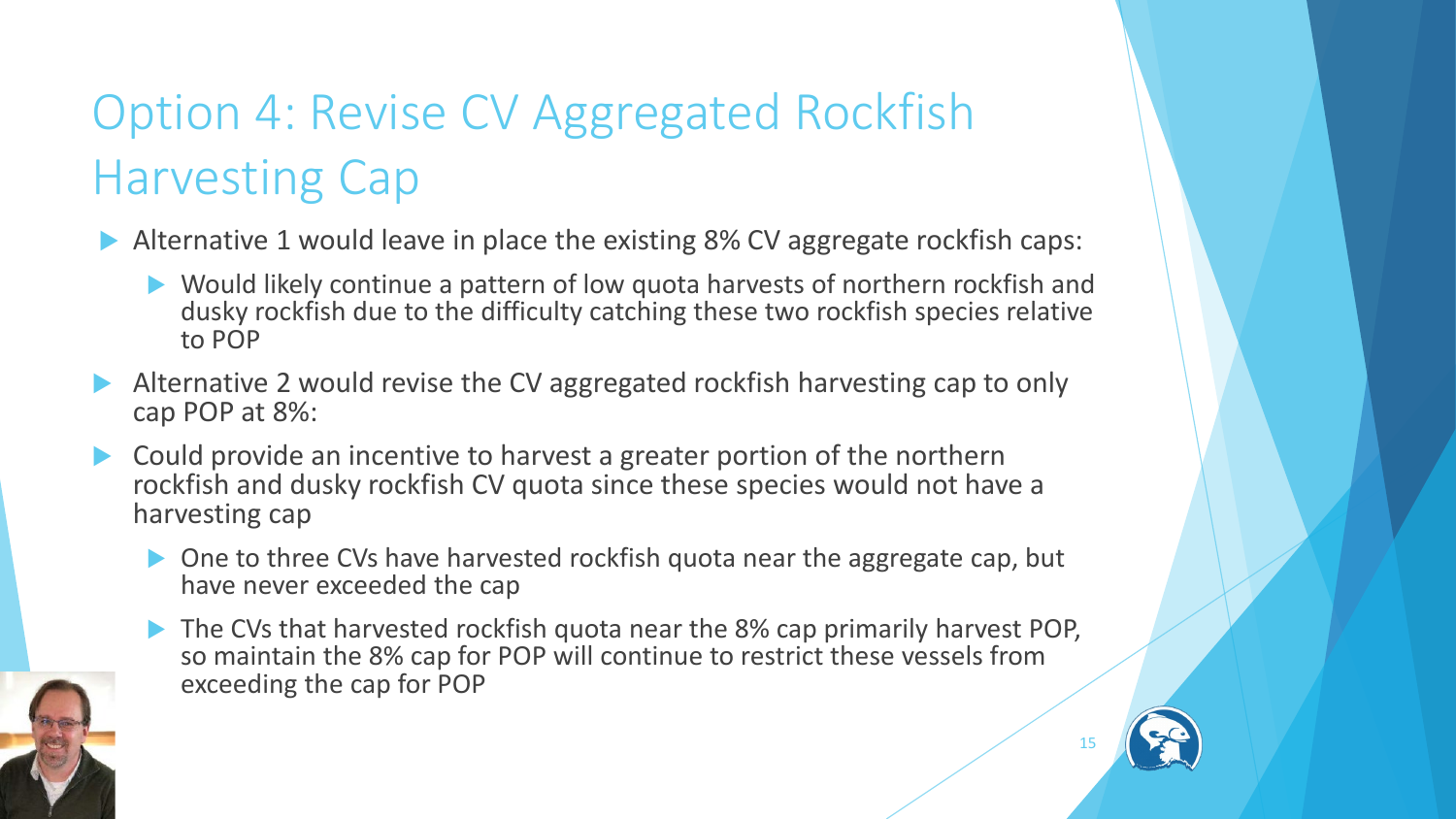#### Net Benefits to the Nation

- It is expected that Alternative 2 will result in greater net benefits to the Nation compared to Alternative 1
	- Changing the start date to April 1 would likely provide a lower cost of production for harvester and processors due to increase opportunity and flexibility to adapt to changes in other fisheries outside the RP, changes in the labor market for processors, and future COVID mitigation measures
	- ▶ Removing the cooperative cap would likely increase efficiency by reducing administrative and management costs those cooperatives associated with the same processor that can consolidate to one cooperative
	- Increasing the processor caps for aggregate rockfish, Pacific cod, and sablefish would likely increase economic efficiencies for processors and reduce the risk of leaving CV quota unharvested
	- Revising the CV harvester caps for rockfish to only cap POP could provide a greater incentive to harvest more northern rockfish and dusky rockfish CV quota